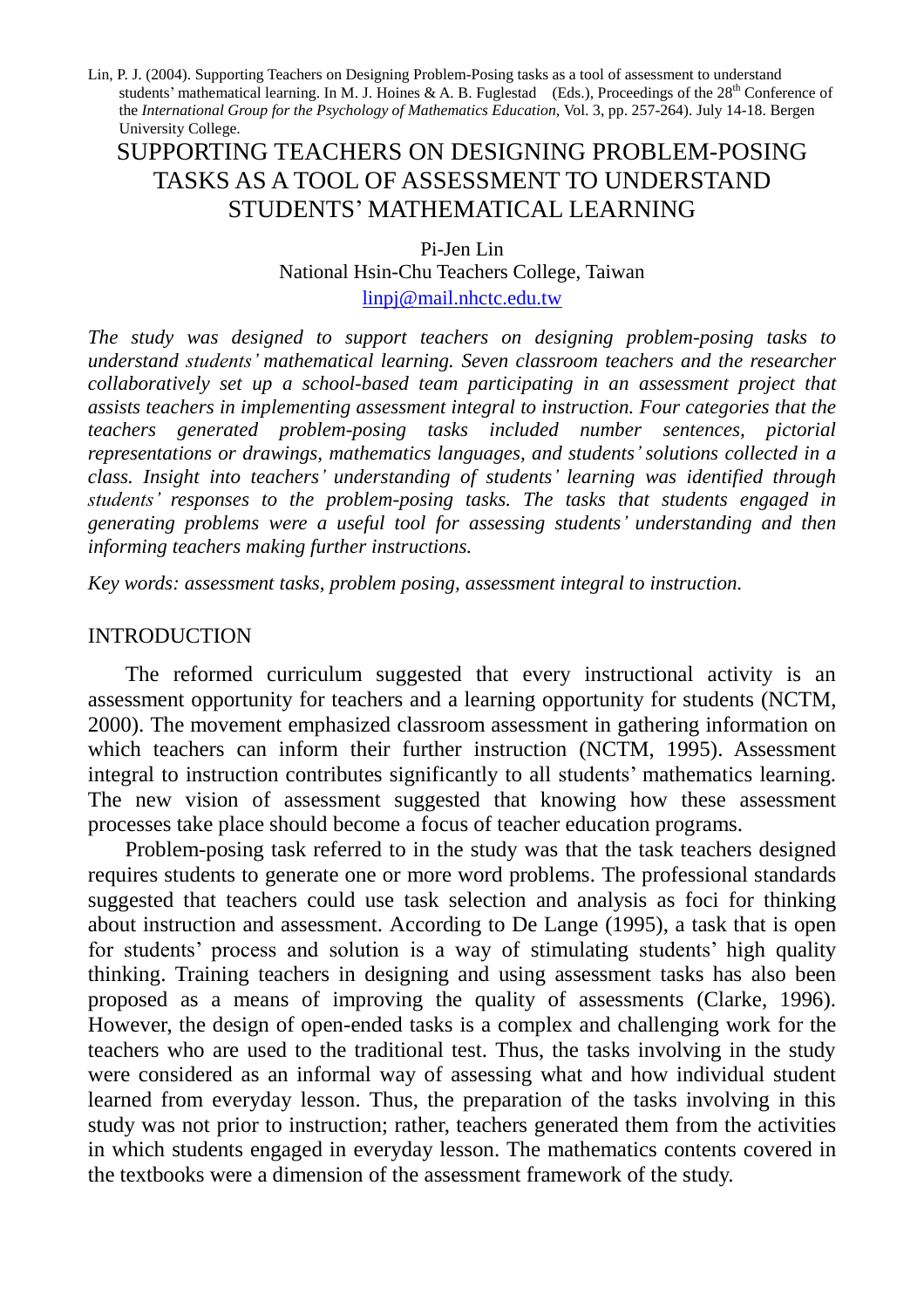The reformed curriculum calls for an increased emphasis on teachers' responsibility for the quality of the tasks in which students engaged. The high quality of tasks should help students clarifying thinking and developing deeper understanding through the process of formulating problem, communicating, and reasoning (MET, 2000). Thus, these cognitive processes were the other dimension of the assessment framework. The tasks teachers designed in the study were to assess students' problem posing, communicating, and reasoning. Due to the limitation of space, this paper is primarily concerned with the problem-posing tasks.

Problem-posing is recognized as an important component in the nature of mathematical thinking (Kilpatric, 1987). More recently, there is an increased emphasis on giving students opportunities with problem posing in mathematics classroom (English & Hoalford, 1995; Stoyanova, 1998). These research has shown that instructional activities as having students generate problems as a means of improving ability of problem solving and their attitude toward mathematics (Winograd, 1991). Nevertheless, such reform requires first a commitment to creating an environment in which problem posing is a natural process of mathematics learning. Second, it requires teachers figure out the strategies for helping students posing meaningful and enticing problems. Thus, there is a need to support teachers with a collaborative team whose students engage in problem-posing activities. This can only be achieved by establishing an assessment team who support mutually by providing them with dialogues on critical assessment issues related to instruction.

Problem-posing involves generating new problems and reformatting a given problems (Silver, 1994). Generating new problems is not on the solution but on creating a new problem. The quality of problems in which students generated depends on the given tasks (Leung & Silver, 1997). Research on problem posing has increased attention to the effect of problem posing on students'mathematical ability and the effect of task formats on problem posing (Leung & Silver, 1997). Such problem-posing tasks that situations were presented in a story form were created by researcher rather than by classroom teachers. Moreover, there is a little research on teachers'responsibility for the variety and the quality of the problem-posing tasks. The way in which teachers explored to create tasks for students generating problems from a contrived situation was investigated in the present study.

#### THE ASSESSMENT PRACTICES IN MATHEMATICS CLASSROOM PROJECT

The Assessment Practices in Mathematics Classroom (APMC) project funded by the National Science Council was designed to develop a teacher program in which supports teachers on practicing assessment integral to instruction. An aim of the project was to assist teachers to recognize how students develop their learning with understanding, and how this can be supported through the program. To reach the aim, encouraging teachers used mathematical journal as an informal way of gathering the information about students' thinking processes, strategies, and their developing mathematical understanding to assess individual entire learning process by writing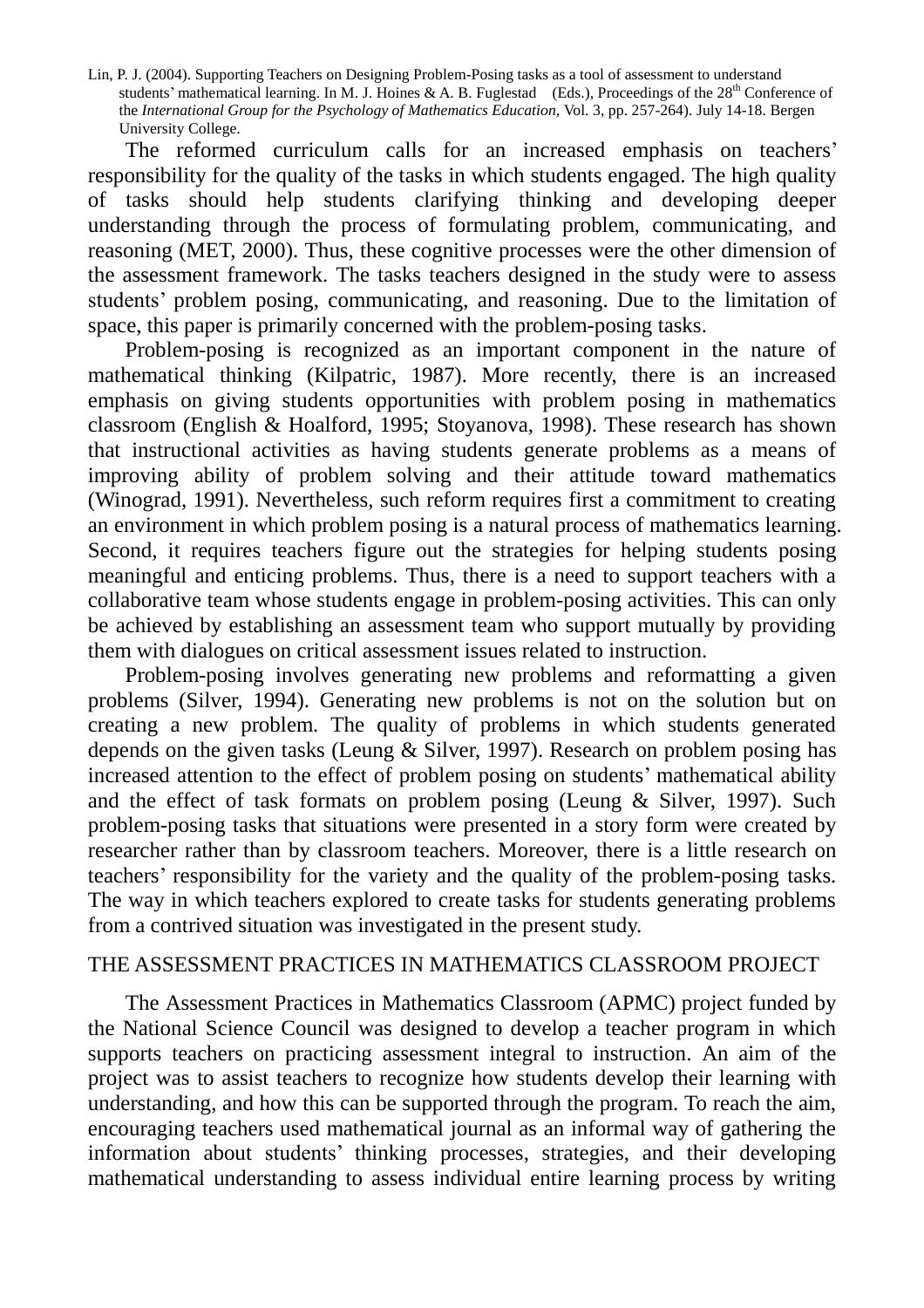about mathematics. Assessment tasks as the prompts of mathematical journal that was served to establish a better means of communication among students, parents, and teachers about mathematics leaning taking place in classrooms.

Supporting teachers on generating mathematical tasks was the kernel part of the APMC project, the concerns included that: 1) supports a method of assessment that allows students to demonstrate their strengths; 2) stimulates students to make connections between mathematical ideas; 3) promotes high quality of problem-posing, communicating, and justifying one's way of thinking; 4) generates creative tasks that do not separate mathematical processes from mathematical concepts; 5) generates the tasks for assessing what and how students learned from a lesson. To generate the high quality of the tasks from everyday lesson, the tasks covered in each journal including one or two problems were reasonable.

The rationale of the APMC project was a social constructivist's view of learning. Learning is viewed as the product of social interaction in a professional community (Vygotsky, 1978). Therefore, activities related to generating assessment tasks were structured to ensure that knowledge was actively developed by the teachers, not imposed by the researcher. The generation of assessment tasks as the part of practices of assessment integrated into instruction was initiated from teachers'everyday instruction and modified by professional dialogues. Thus, the teachers frequently observed, discussed, and reflected to the quality of assessment tasks altogether.

The study reported in this paper was focused on how a school-based professional development program supported teachers on designing problem-posing tasks as a tool of assessing students'mathematical understanding. Two research questions require to be answered: What supports did teachers need when they created assessment tasks initiated from instruction? What kinds of problem-posing tasks did teachers generate from everyday instruction for assessing students'understanding?

#### **METHOD**

To achieve the goal of the study, a school-based assessment team consisting of the researcher and seven teachers was set up to discuss the assessment issues which occurred in a classroom by comparing to others'.Because the same mathematical content lent itself to a focus and similar pedagogical issues addressed drew attention from each teacher, leading to in-depth discussions, the seven teachers were recruited from two successive grade levels. The second- and third-grade classrooms were the primary contexts for teachers learning to generate tasks. Participations in the regular weekly meetings were the other primary context for the teachers improving the quality of the tasks. The three second-grade teachers were P2, Q2, and R2; four third-grade teachers were A3, B3, C3, and D3. Their teaching experiences were ranged from 3 to 16 years. The role of the researcher was not to provide ready-made tasks for the teachers to use, but to create the opportunities for teachers sitting together to design creative assessment tasks for students.

The teachers had little knowledge of assessment integral to instruction, so that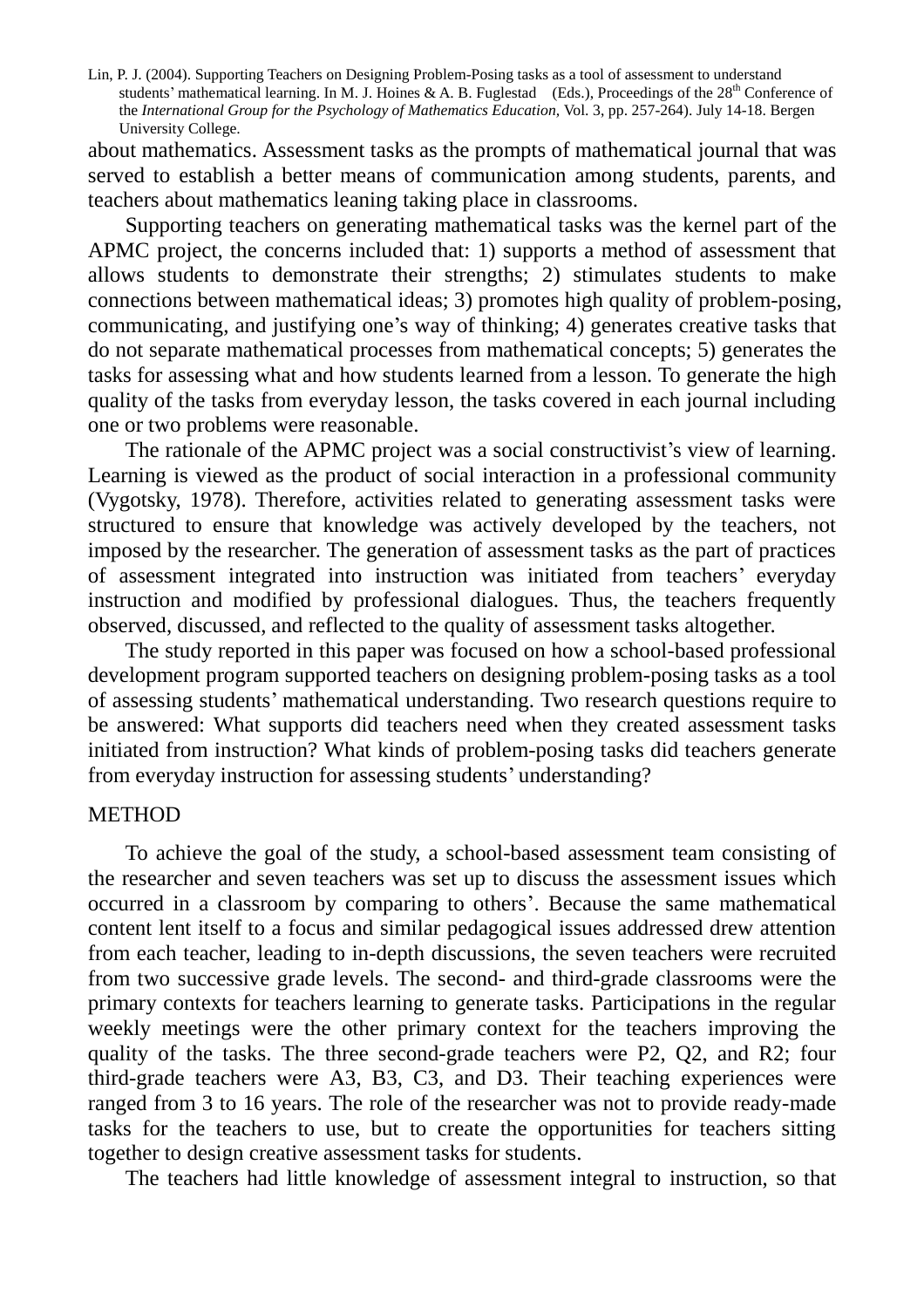classroom observation was used as a means of increasing their awareness of generating tasks initiated from the lessons observed altogether. The teachers had routine weekly meetings lasting for three hours. The meetings gave teachers to share creative tasks mutually and to rethink if the tasks gathered information of students' in-depth understanding. At the very beginning of the study, I encouraged them to create at least an assessment task each week integral to their teaching. The assessment tasks were encouraged to be open-ended questions contrived by the teachers as part of homework that students completed after school. Moreover, they required bring students' responses to the tasks for others to analyze. Besides, each teacher required reporting in the meeting what they learned from the tasks they administrated and what information they gathered from students' responses to the tasks.

Data was gathered through classroom observations, problem-posing tasks, regular weekly meetings, and students'responses to the tasks. The routine weekly meetings were audio-recoded and the lessons were video-recoded. The audio- and video-tapes were transcribed to be faithful as possible to the teachers'exact words. Students' responses to the tasks were transcribed as possible to students' exact words to produce readable English.

#### RESULTS AND DISCUSSION

The tasks that students generated problems from a contrived situation were categorized according to the following four elements: 1) number sentences; 2) pictorial representations; 3) mathematical languages; 4) students' various solutions collected in everyday lesson. Each of these elements is addressed below and includes the problems that students generated and the supports of assessment incorporating into instruction that the assessment team provided.

# *Category I: Giving a number sentence to create word problems*

Designing a creative task that students generate word problems is a new experience for the teachers. A typical problem-posing task the teachers designed was given by a number sentence. The typical task was occasionally covered in the current textbooks. This was the only category that the teachers designed in the very early of the study. The task given by a number sentence was bounded to the mathematics contents that the teachers taught.

It is found that the task dealing with problems generated from a number sentence helped teachers perceived the difficulties students encountered. The teacher A3 reported that either the multiplicand 1 or 0 is particular difficulty for her to explain to students. Hence, she conducted the following Task 1 to examine if students recognized the meaning of multiplicand 1. Task 1 and three students'responses to the task are displayed as follows.

*Task1: If you were a teacher, how would you give your students a problem situation represented by 1x 5 = ( )? Write it down in words.*  $" (A3, 10/12/2000)$ .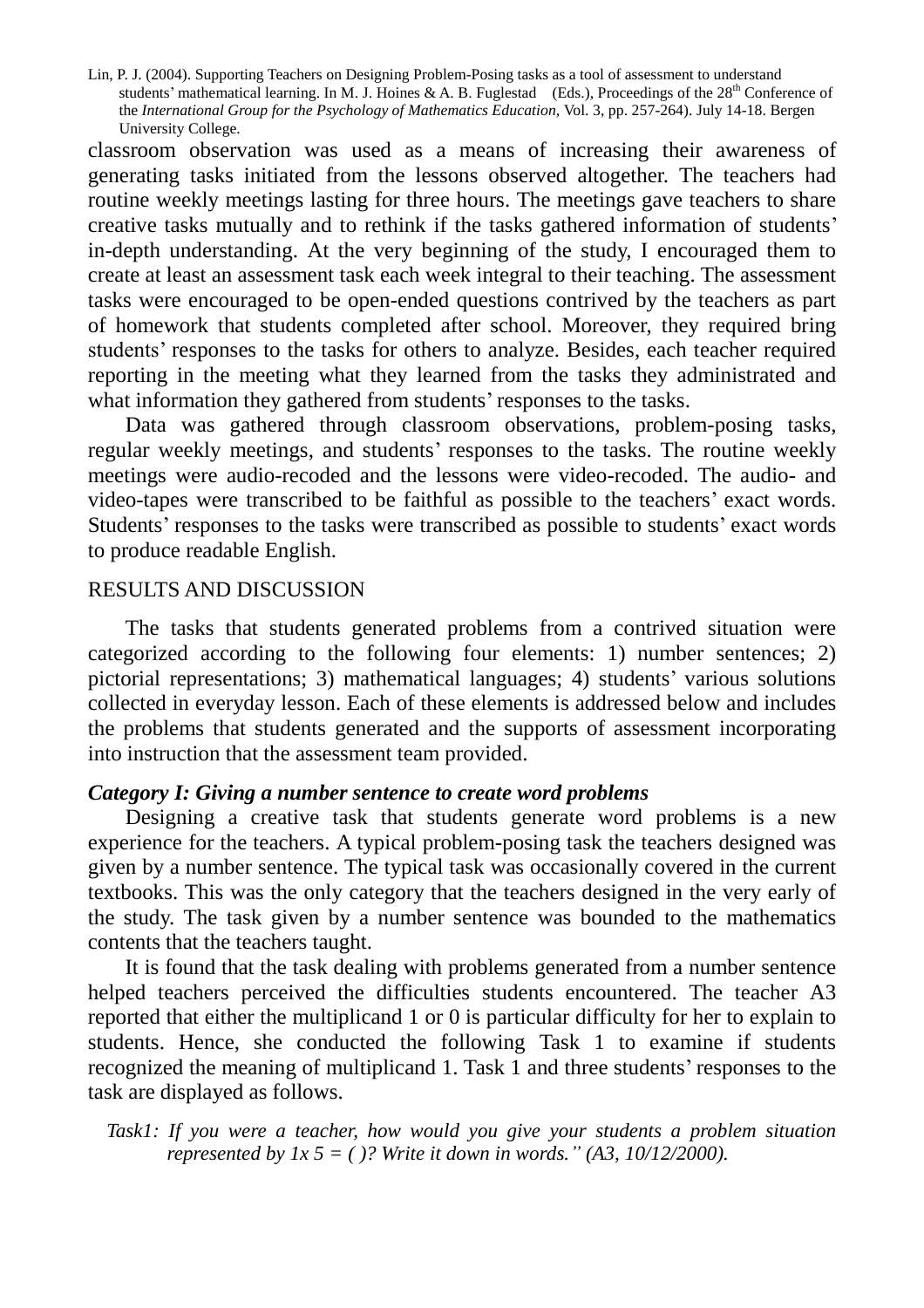*Wu: There are five third-grade classes in Din-Pu School. There are clocks in each class. How many are clocks there altogether?*

*Hwei: There are freezers in each house. How many are freezers in the five houses? Sue: A cow produces a bucket of milk. How many buckets do 5 cows produce totally?*

After analyzing students'responses, she realized 11 of 35 students still having the difficulty with understanding the multiplicand 1. Of the responses, students were not able to distinguish the difference between the multiplicand 1 and integer 1. "A group of 5"<sup>1</sup> referred to in textbooks was expressed by  $5x\overline{1}$  = (). Wu and Hwei had the same misunderstanding with the meaning the multiplicand 1. Wu understood incorrectly "1" for  $1x5=$  () as "Each class has clocks" instead of "Each class has a clock".

One of the teachers, B3 recommended A3 bring one of the two improper problems to classroom to ask students to repair it. Next day, A3 acted as though she needed help and then asked students, "Is it wrong? *[There are five third-grade classes in Din-Pu School. There are clocks in each class. How many are clocks there altogether?]*. Could you help me to repair it so that it can be solved?". As observed, the majority of students devoted to repairing the improper problem.

It shows that the task allowed A3 to gain insights into the way students constructed mathematical understanding. The improper problems that students generated were served as the indicator of their unclear understanding. These improper problems made profitable when asking students to repair them and informing teachers'decision-making. Thus, correcting misconceptions or repairing the improper problems that students responded to the tasks became a common activity for the teachers at the very beginning of each class.

# *Category II: Giving a picture or drawing to formulate word problems*

With the exception of the task by a given number sentence, it is hard for the teachers to create a new task without supports. The researcher, as a learning partner of the teachers, shared the possible tasks referred to the literature of problem posing to the school-based assessment team. Interestingly, the teacher P2 created a new task by a given picture. P2 with more than six years of teaching in second grade perceived that the beginners of learning multiplication should understand clearly on the concept of multiplication. She conducted the Task 2 to assess if her students understood the meaning of multiplication.

*Task 2: This is a picture about the princess and 7 dwarfs. If you were a teacher, what word problems would like to formulate? ( P2, 10/29/2000)*

The problems Horng created as follows.



<sup>1</sup> The textbook of my country dealing with "a set of 5 apples" as "one five" "five times one" " $5x1=$  " $\frac{1}{2}$ " is not consistent with those of other countries. Students do not learn the multiplication until they are in the second grade.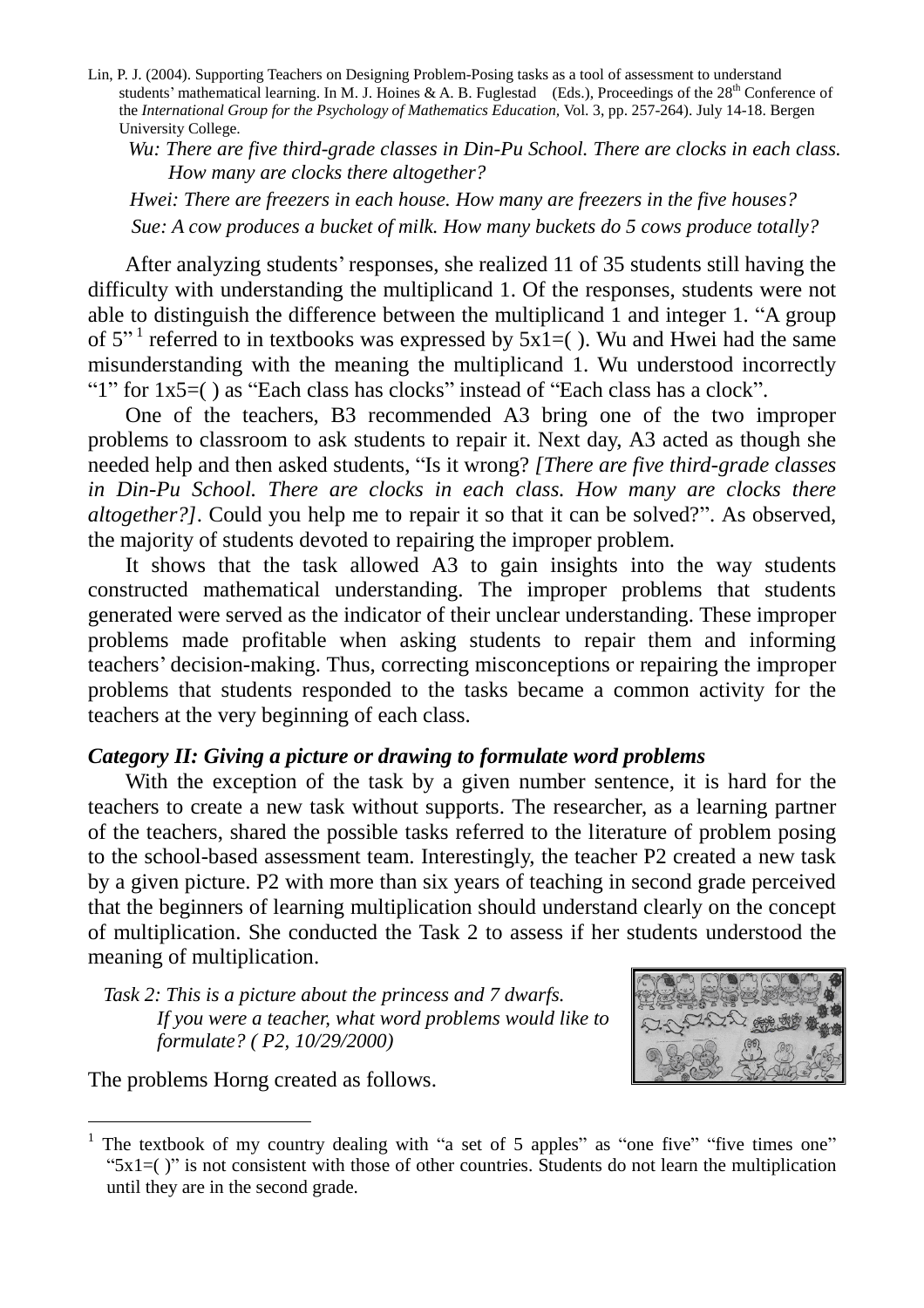*1. There are 2 mice. Each mouse has 2 legs. How many legs are totally?*

*2. There are 4 flowers and each has 5 leaves. How many leaves are there?*

*3. There are 7 bugs. Each bug has 6 legs. How many legs are the bugs totally?*

*4. There are 7 dwarfs. Each dwarf has 2 eyes. How many eyes are there totally?*

The day after the lesson, the teacher P2 brought the bug problem Horng provided into the classroom to ask students to solve it. During the class, Horng persistently kept an eye on seeing if his problem was solved. After grading, 8 out of 32 students still hardly made the distinction between  $6x7=( )$  and  $7x6= ( )$  (Observation, 10/30/2000). Later on, R2 reacted to the lesson in the weekly meeting followed immediately the observation and said:

"Students did not look the problem carefully to identify which is the size of each unit or the number of unit; as a consequence, they misused the two expressions. This confusion occurred in my class as well (R2, Meeting, 10/31/2000)".

This confusion became as a focus of the professional dialogues. B3 shared her last year experience of teaching second-graders and suggested that it is necessary to explain " $6x7=($ " meaning "6 is the size of each unit and 7 is the number of the unit".

We noticed that the teacher P2 got the supports from the others and also supported to others of the professional team. Again, at the very beginning of the third day of the lesson, P2 made a remediation for her students to clarify the meaning of "6 sets of 7 meaning 7 times 6 and can be expressed as 7x6=( )". From P2 sharing the task, R2 got an insight and adapted it into as the Task 3.

*Task 3: Using the figure to generate a word problem.* ♣♣♣♣♣♣♣♣ ♣♣♣♣

# *Category III: Giving a mathematical language to formulate word problems*

The task 4 that P2 conducted was to assess if her students understood the of language "6 sets of 5", '5 times 6" and connecting to  $5x6=($  ".

*Task 4: (1) Draw a picture and create a word problem for "6 sets of 5". (2) Draw a picture and create a word problem for "5 sets of 6". (P2, 11/02/2000)*

P2 brought students'responses to the task 4 to a weekly meeting. After analyzing students'responses, we found that more than 80% of her students understood well the distinction between "6 sets of 5" and "5 sets of 6" whatever it was displayed in a picture or a word problem. Only 2 out of the 30 students still were confused with the distinction between these two terms. Based on the classroom observation and professional dialogues in the weekly meetings, the teacher D3 with only one year of experiencing second grade reflected to her last year teaching and stated that

"I finally realized why my students had the difficulty with using a number sentence to represent a multiplication problem. It is resulted from my neglect of the significance of understanding the meaning of multiplication (P2, meeting, 11/06/2000) ".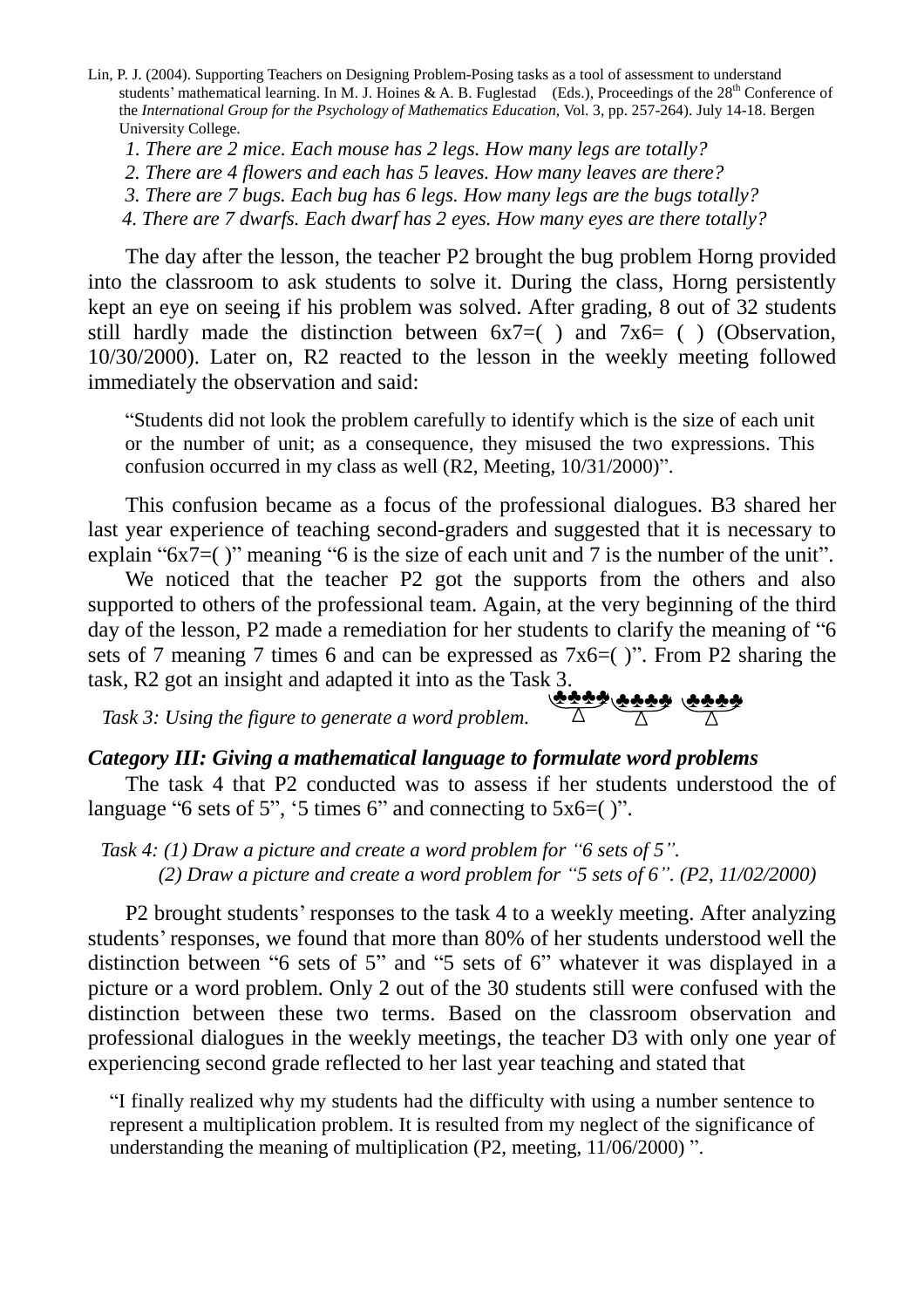# *Category IV: Displaying students'solutions to formulate word problems*

In the midterm of the first semester, we observed a lesson related to two-digit subtraction without regrouping. As observed, the teacher Q2 and students engaged in discussing three students'solutions of the problem *"Tom has 39 dollars. He needs 15 dollars to buy a sandwich. How much money does he have now?. Using mathematical expressions represents your solution"*. The three solutions were:

| <i>Yee:</i> $39-25=()$ | <i>Mei:</i> 39-25=() | <i>Tai</i> : $39-25=()$ |
|------------------------|----------------------|-------------------------|
| $30 - 20 = 10$         | $39 - 20 = 19$       | $29 - 25 = 4$           |

Q2 asked the three students to come to the front of the elastroom to explain their solutions and justify<sup>+</sup> the l<sup>4</sup> thinking to others. We, as observers, were surprised with students articulating their own thought so clearly. However, C3 suspected if those students who were silent in the class understood what the classroom happened. Interestingly, in the homework of the day, Q2 generated the following Task 5 including two of the solutions displayed in the classroom to examine if students understood the discussions. The task Q2 conducted was initiated from her everyday teaching.

*Task 5: We solved a word problem in today lesson. The solutions were given by Yee and Mei as follows. Would you please to write possible problems they solved? Yee: 39-25=( ) 30-20=10 9-5=4 Mei: 39-25=( ) 39-20=19 19- 5= 14*

Students' responses to the Task 5 were sorted into three categories. The first is the problem was the same as the one solved in the classroom. The second was the new problems students created correctly. The third category shows parental interventions with students'work but it is unreasonable. For instance, *"Dad gave Joe 30 chocolates. Joe ate 20 of them. Mom gave him 9 more chocolates. Joe ate 5 more. How many chocolates does Joe have now?"and "Dad gave Eddy 39 chocolates. Eddy ate 20 of them. A day later, he ate 5 more. How many chocolates does Eddy have now?".*

Because students' unreasonable work with parental intervention was not acceptable by the teacher, several parents therefore learned from this task about the role of working with students'assignments to be as a supporter instead of a provider.

The task 5 indicates that the teachers were available with the tasks generated from everyday teaching. The teachers participating in the study found that classroom discourses on mathematical ideas became a resource of conducting such kind of task. Through the entire year, generating assessment tasks incorporating into everyday classroom teaching became as part of the mathematical instruction. This is a natural source and never terminates to initiate assessment tasks.

#### **DISCUSSION**

This study supported the teachers on creating an environment in which problem posing is a natural process of mathematics learning. The supports included the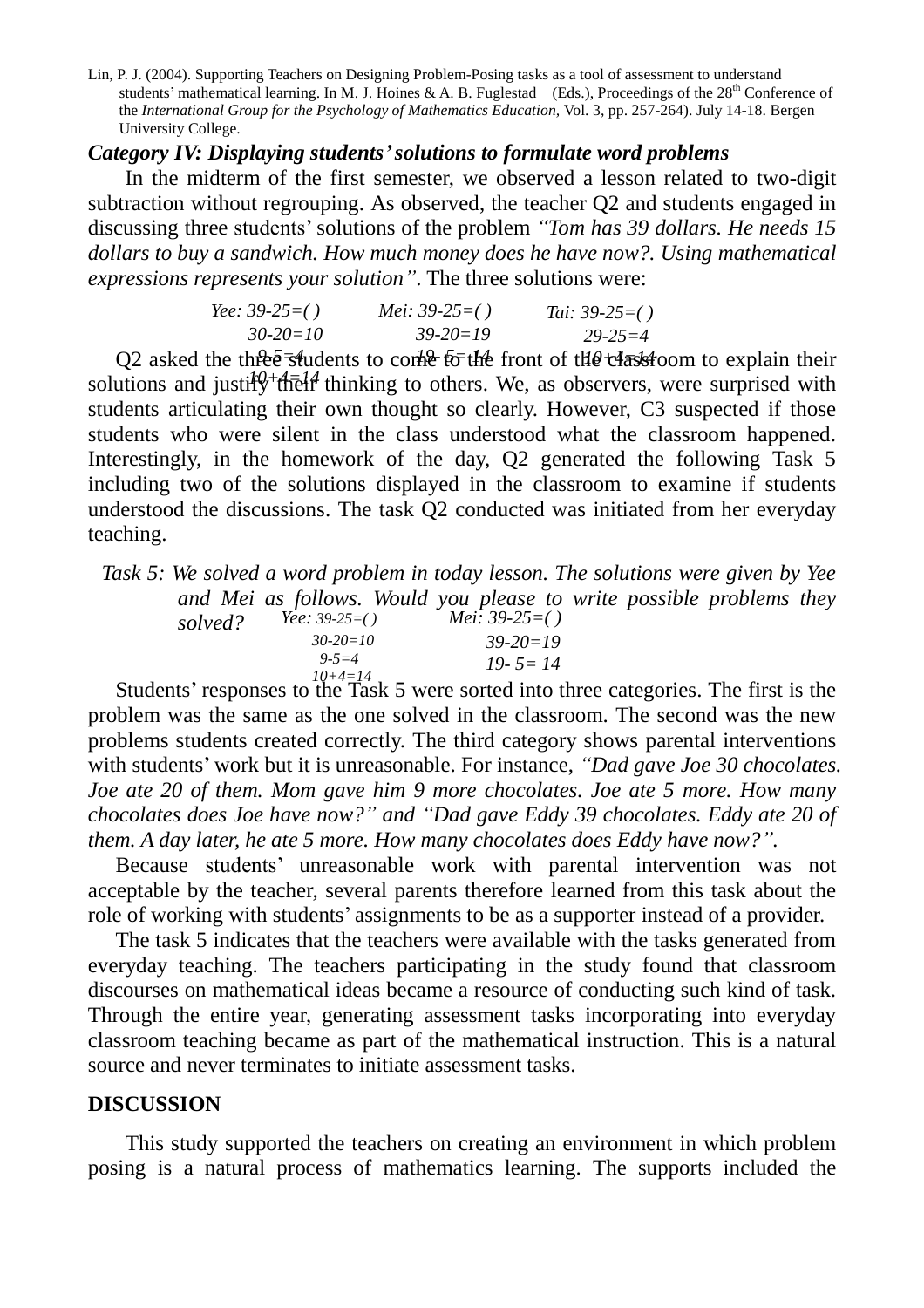strategies of helping them in designing problem-posing tasks integral to instruction and the variety of tasks that situations require students formulate problem. As a result, the supports contributed the teachers to optimizing the quality of assessment and instruction, and thereby optimized the learning of the students.

For teachers, the problem-posing tasks allowed them to gain insight into the way students constructing mathematical understanding and served to be a useful assessment tool. As an assessing tool, the tasks incorporating into everyday instruction, decisions about task appropriateness were often related to students' communication of their thinking, or the students' problem-solving strategies displayed in classroom. The mathematics concepts to be taught at a grade level became as an elementary element of designing assessment tasks integrated into instruction. Other decisions concerning the appropriateness of a task were relevant with teaching events students encountered in everyday lesson.

The assessment task integral to instruction referred to in the study was characterized by the tasks conducted by the teachers collaborating with the researcher. The tasks created by the teachers and modified by the assessment team are more likely to improve the quality of the tasks. The result supports Clarke's claim (Clarke, 1996). The intervention of the researcher contributed more to the theoretical perspectives of problem posing, while the involvement of the teachers devoted to their classroom assessment practice. Comparing to the assessment tasks generated by individual, sharing multiple perspectives of appropriateness of task in a school-based assessment team was likely to achieve the purpose of task and the variety of task.

#### References

- Clarke, D. (1996). Assessment. In A. J. Bishop, K. Clements, C., Keitel, J. Kilpatrick, & C. Laborde (Eds.). *International Handbook of Mathematics Education* (Vol. 1, pp. 327-370). Dordrecht, Netherlands: Kluwer Academic.
- De Lange, J. (1995). Assessment: No change without problems. In T. A. Romberg (Ed.) *Reform in school mathematics and authentic assessment* (pp.87-173). New York: Suny Press.
- English, L. D., & Halford, G. S. (1995). *Mathematics education: Models and processes*. Hilsdale, NJ: Lawrence Erlbaum.
- Kilpatrick, J. (1987). Problem formulating: Were do good problems come from? In A. H. Schoenfeld (Ed.), *Cognitive Science and Mathematics Education* (pp. 123-147). Hilsdale, NJ: Lawrence Erlbaum.
- Leung, S. K., & Silver, E. A. (1997). The role of task format, mathematics knowledge, and creative thinking on the arithmetic problem posing of prospective elementary school teachers. *Mathematics Education Research Journal*.
- Ministry of Education of Taiwan (2000). *Nine-year curriculum integration for school mathematics in Taiwan*. Taiwan: Taipei.
- National Council of Teachers of Mathematics (1991). *Professional standards for teaching mathematics*. Reston, Va: Author.
- National Council of Teachers of Mathematics (1995). *Assessment standards for school mathematics*. Reston, Va: Author.